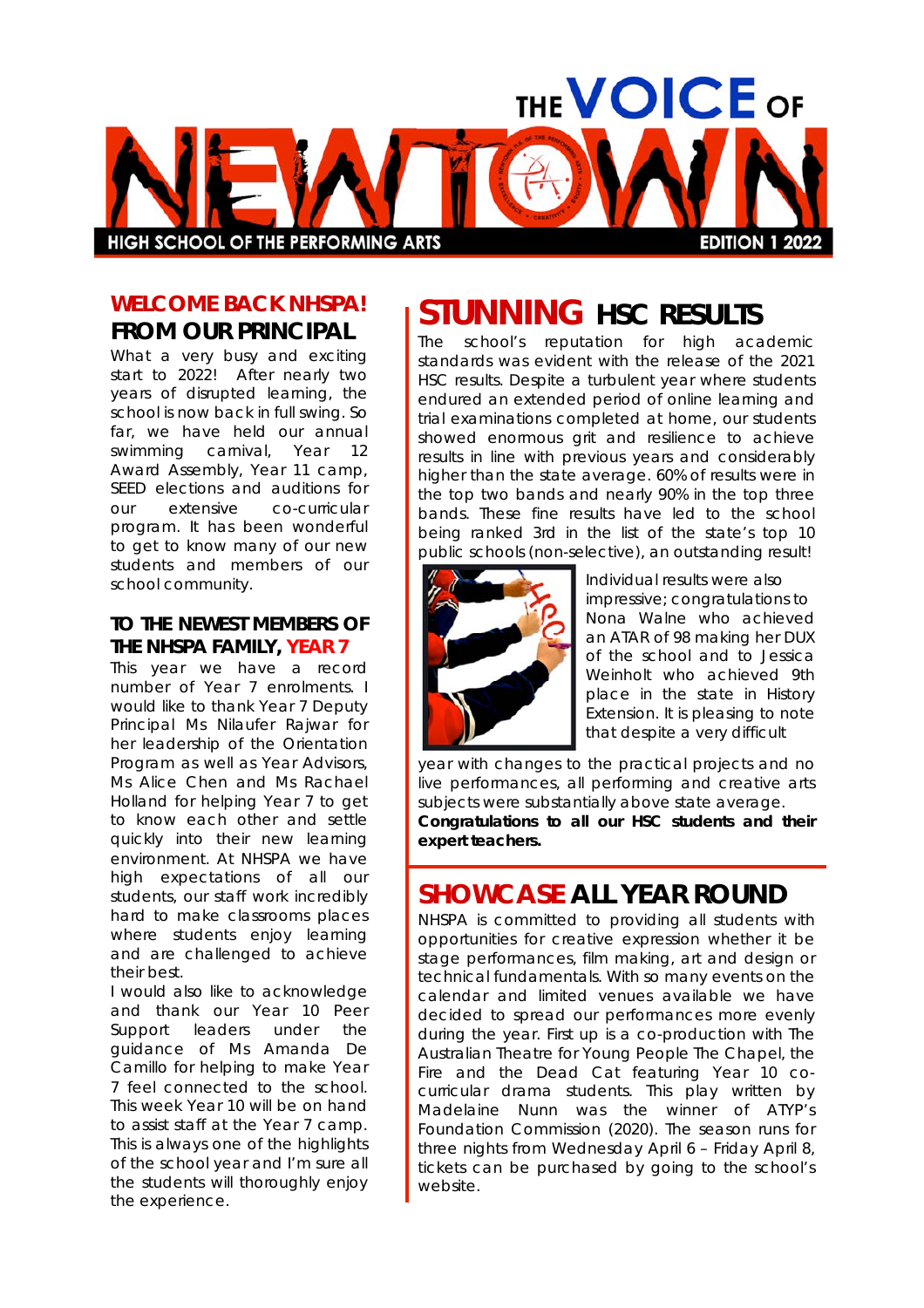#### **WELCOME TO OUR NEW PARENTS**

I would like to warmly welcome all new parents to the school. Unfortunately, COVID restrictions have prevented us from holding our traditional welcome event this term. We are anticipating this event will go ahead early next term and will be an opportunity for parents to meet informally with teachers and other parents.

Please don't hesitate to contact the school if you have questions, concerns or require more information. We understand getting used to a different school especially one as complex as ours can be challenging initially. Our office staff are always ready to help or refer you to the appropriate staff member such as the Deputy Principal responsible for the year group, Year Advisors, School Counsellors or the Student Support Officer.

In a school where there are so many opportunities and talented, committed students, it is sometimes difficult to keep track of all student achievement. Parents are encouraged to email the school of any achievements we may not be aware of so we can highlight these during the year.

#### **AND STAFF**

We warmly welcome new staff members who are joining us this year: Lisa Coveny (English), Joseph Wong (Maths), Michael Anthony (Languages), Callum Eckersley (HSIE), Louisa Field (HSIE), Karen Cortez (Music), Simona Kanasugi (TAS), Jose Gonda (Drama), Angelique Mavromatis (Dance) and Colleen Cooper (PDHPE). We also have new school counsellors Anneke Porter-Heubeck and Jess Cashman. I am sure they will enjoy being at our school and quickly become part of the Newtown community.

*On behalf of the school, I wish all our community a very happy and fulfilling 2022! Sharon Roberts Principal*

## **THANK YOU**

We are very fortunate to have a group of dedicated parents and carers willing to offer their time and expertise to improve the school. I would like to congratulate and thank Marina Pieri who is the school's newly elected P&C President. Last year Marina was successful in obtaining a Community Building Partnership Grant on behalf of the school. This money will be used to fund a muchneeded PA safety alert and an upgrade to the bell system. It is anticipated work on the installation will be completed in the next few months. A very warm welcome to the members of the new P&C executive; Steve Clarke, Meg Quinlisk and Belinda Davey. I look forward to working closely with the committee during the year

#### **FROM OUR CAPTAINS**

**WHAT MAKES THEM** *TICK? What does being a leader mean to you?* 



When considering what I think makes a good leader, I always seem to come back to two words; *empathy and vulnerability.*

I think the most effective way to help others Is not to try and solve their problems, from your perspective, but rather place yourself in their shoes and consider what is most important. From personal experience, I am more inclined to listen to those who position themselves as equal and listen to me without judgment. Demonstrating this vulnerability opens doors for mutual understanding. *Stella Clarkson*

#### *What are your aspirations?*

It's such a big world out there with so many opportunities and different pathways. I want to continue communicating with others, keep sharing ideas, be challenged and always learn.



At present, I want to be a great leader of NHSPA, support teachers and students with my Co-Captain, Stella, and the incredible Prefect team. Newtown is a terrific school that embraces diversity and encourages the Performing Arts, so I wish to adhere to its values and support the local community in whatever ways I can. *Amity Lees*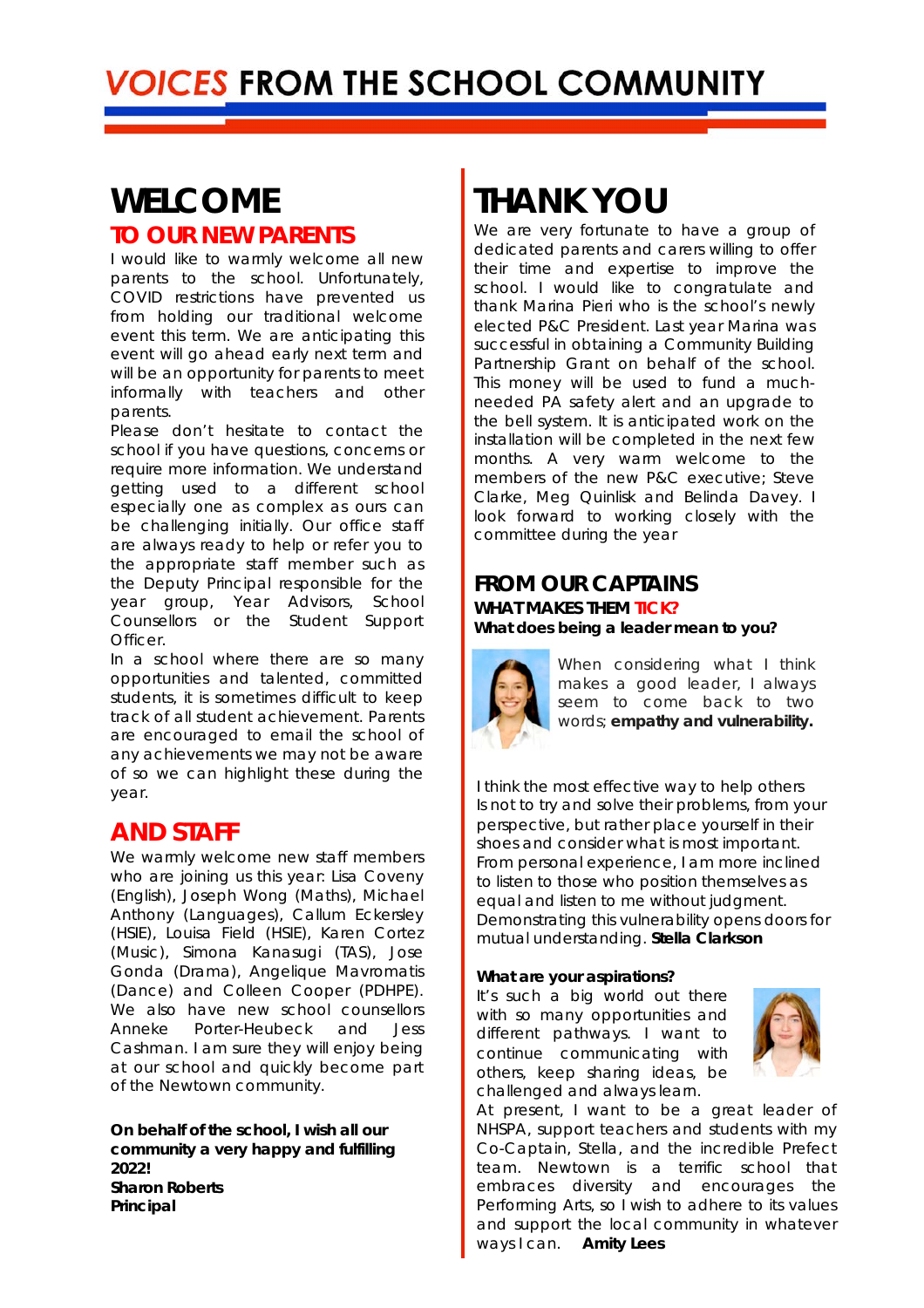

#### **IN THE WORDS OF** *ENGLISH*

The English Department is excited for the start of a new school year, a time in which anticipation and energy levels are at their highest and the desire of our students to learn is most palpable.

This year we are proud to introduce the Renaissance Reading program, with Years 7 and 8 students immersing themselves in the world of literature. The program aims to match students with books from our library based on interests and reading ability. Students are encouraged to challenge themselves, and to recognise the escapism and pleasure offered by reading. Each book is accompanied by a quiz to test understanding and vocabulary, encouraging students to build their reading ability. Our students will receive regular library sessions to promote strong borrowing habits, alongside the opportunity to read during their English lessons.

With the start of a new school year comes another year of the prestigious Premier's Debating Challenge. Our Year 12 team, coordinated by Alice Chen, has already started the season, coming up against some strong competition and being narrowly defeated by North Sydney Girls High School in the zone competition. Our Year 11 team will also be facing off against North Sydney Girls High School in the coming weeks. Stages 4 and 5 teams will be starting their campaign in the competition shortly, and we anticipate great success. We encourage all students who would like to have their voice heard, improve their critical thinking skills, and learn how to work effectively in a team to visit the English faculty and express interest in debating.



**Debating Team:** J. Kwan, S. Saunders A. Pieri, S Angilletta and T. Gledhill

### *BONJOUR* **AND WELCOME**

**Michael Anthony***, Prof de Français,* who is looking forward to building up the **Languages Program** at NHSPA.



While Y8 have been busy learning to talk about their *names, age, birthday, friends, where they live, greetings* and **the French Alphabet,** Y10 have been learning to talk about *themselves and what personality traits a friend has.*

Images of Year 8 engaged in the *Quizlet,* Live Quiz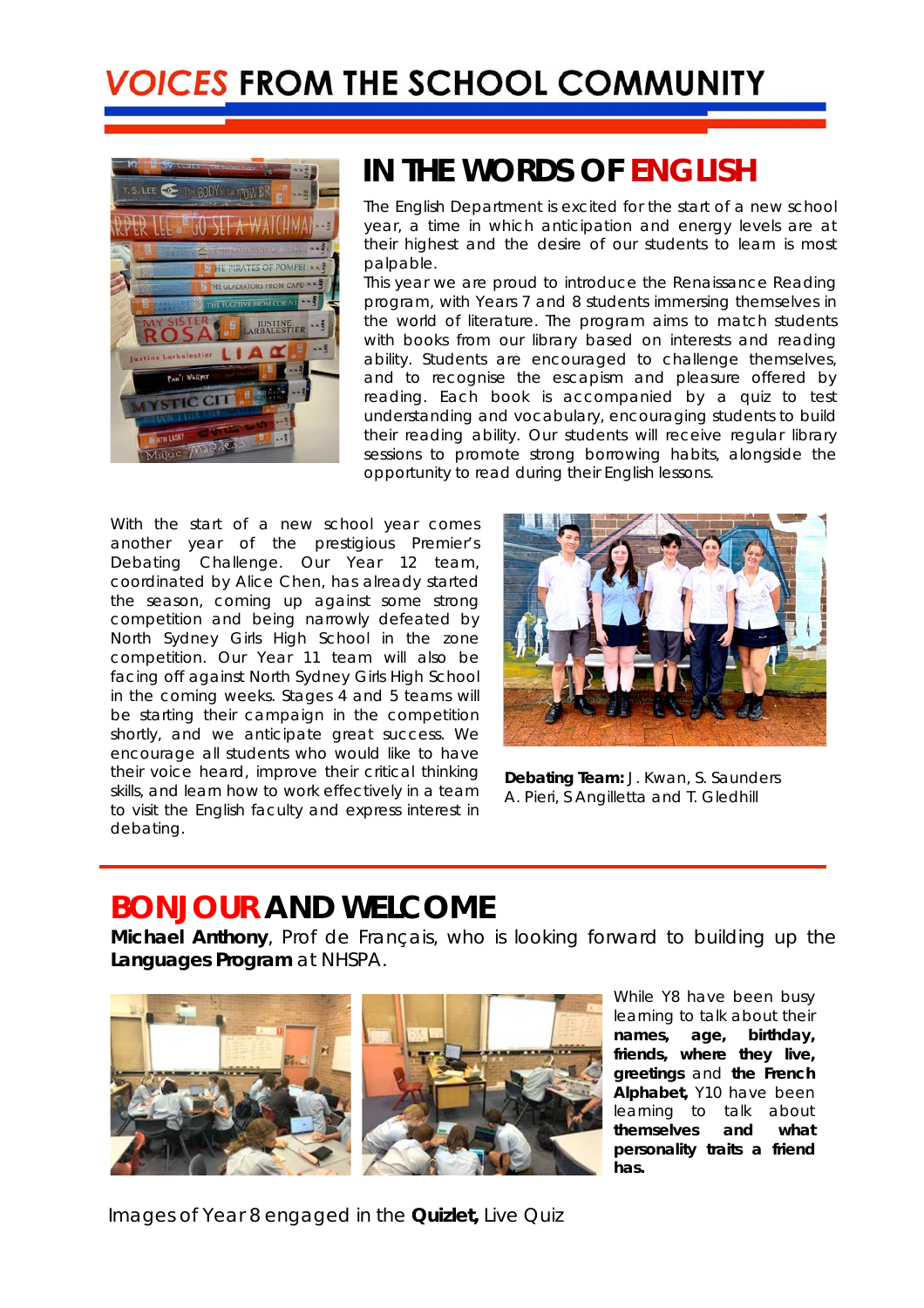### **A** *HSIE* **EXPERIENCE**

The HSIE faculty welcomes everyone back to the 2022 school year! We aim to inspire curiosity and deep thinking in all of our subjects and in the ongoing weather and other events around us. At the time of writing I am hoping that Year 9 students recall their learning from Geography in Year 8 regarding water and the world, and the impacts of La Nina, climate change and other geographical issues and events!

The team this year is a fabulous group of teachers. We welcome Mr Eckersley to our team this year, joining Ms Ansoul, Mr Cole, Mr Field, Ms Field, Ms Leotta, Mr Mayerhofer, Ms O'Neill (HT), Mr Parnham, Mr Pico (DP) and Ms van Maanen. We are looking forward to a great 2022.

Take a look below at a couple of examples of the learning activities being done in Year 7 and Year 8 this term - Year 7 are investigating their History Mysteries, while Year 8 Commerce are delving deep into the world of scams and rip-offs to create educational and engaging board games.

Please do not hesitate to contact myself or any of our teachers if you have any questions or need anything at all! **Ms O'Neill Head Teacher HSIE**



#### **WELCOME TO LIFE AT NHSPA IN 2022**

Let's keep our *fingers crossed* that this year we will be able to hold Y10 Subject Selection and Careers EXPO for Years 10, 11, 12 and our parents, in Term 3, as it should be……….*face-to-face!*

For now, a fabulous, 'one –stop' careers website for high schools, which is available for all our year 10, 11 & 12 students to explore & seek answers to questions relating to their future study & career pathway plans. Take the time to explore what it has to offer together with the students. **NHSPA's password is nhs** It's comprehensive, fun, fast and easy!



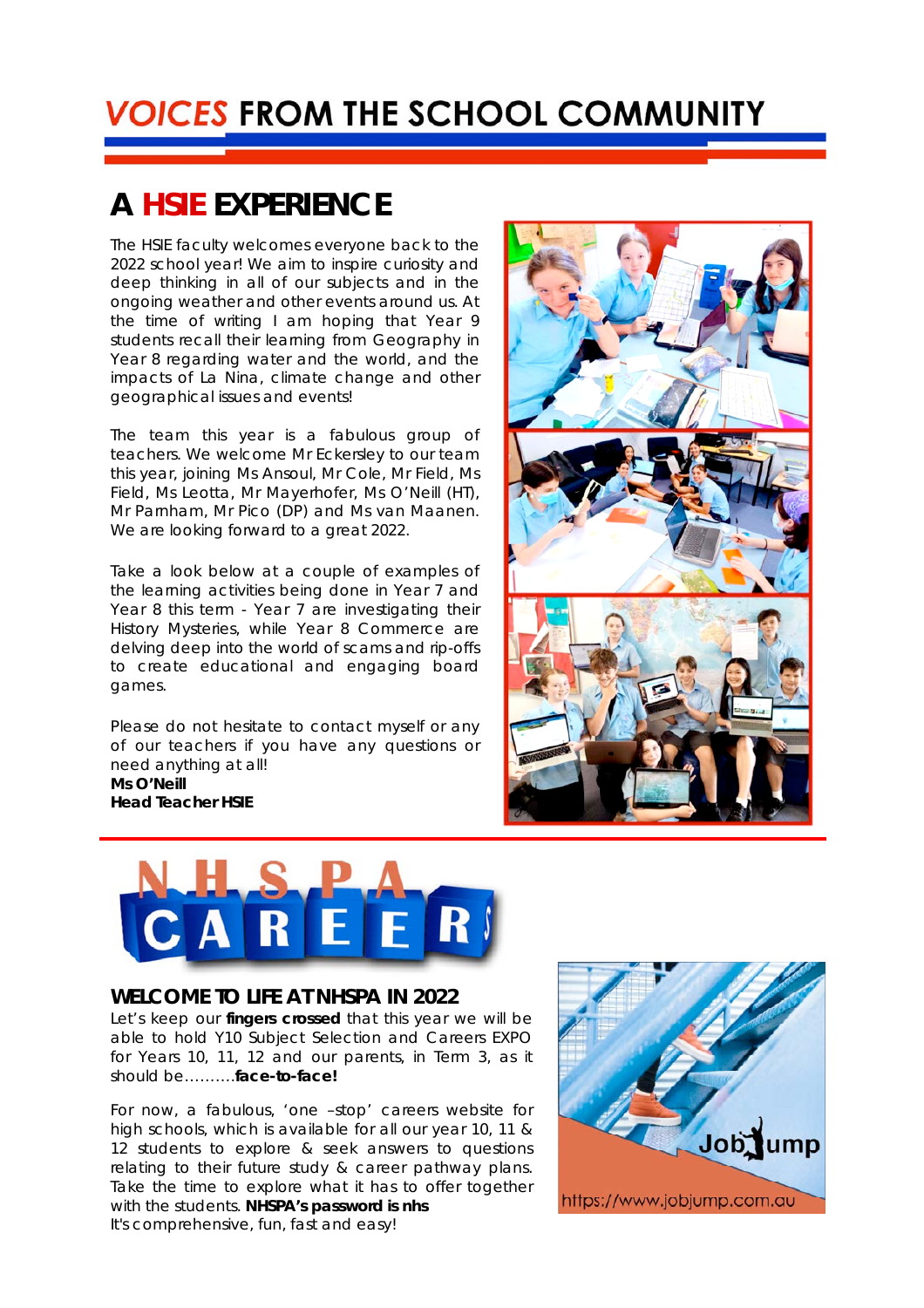### **EXPLORING & EXPERIMENTING IN SCIENCE**

Welcome back to school for 2022.

Let's hope the year progresses with a few less *curve balls*! We have already begun making the most of the relaxation in restrictions to get out and about again with our first excursion for the year to *Symbio Wildlife Park*, where Year 8 had a great day getting close and personal with lots of Aussie animals.

Year 7 have also launched into their science studies with enthusiasm, learning about all the specialised equipment we have in the science lab, received their Bunsen Burner licence and started to perform their first experiments.

*Science club* has also been launched, with Mr Preston, who we are thankful for giving up his lunchtime to get this initiative started, leading the charge with lots of interesting experiments and *nerdy science stuff.* The students are thrilled!

We hope the face-to-face, hands-on approach will continue to prevail this year!

#### **UNDERSTANDING THE WORLD THROUGH MATHEMATICS**

**Year 8** are currently researching *Pythagoras' Theorem* in Mathematics, which require a combination of skills: **good reading, comprehension, dexterity, mathematical reasoning, and collaboration**. It also connects how his *theorem* is frequently used in architecture woodworking, & other physical construction projects. The task is very hands on, seeing students with drinking straws, pipe cleaners, and an A6 sheet of paper to discover what Pythagoras articulated some 3500 years ago.





**Year 9** are investigating Maths In the *real world* through a finance assignment, calculating wages salaries, taxes and Medicare levy.

*Miah and Alice* working in pairs to solve some difficult worded problems in Financial Mathematics.



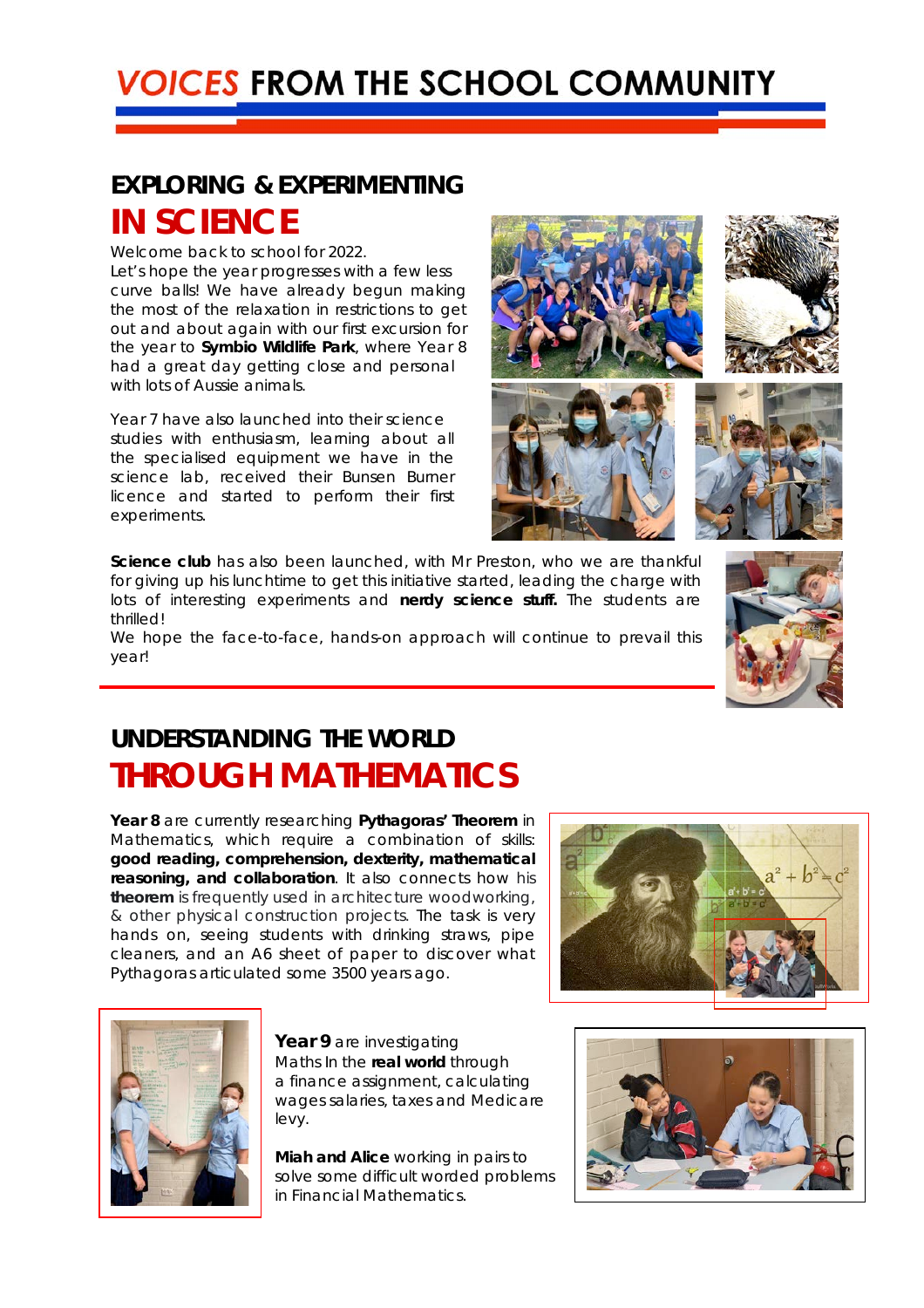### **PDHPE**

#### **A WONDERFUL START TO 2022!**

Congratulations to our Year 11/12 students who were elected by their peers to be the 2022 Sport Captains for 2022.

#### **THE SWIMMING CARNIVAL**

**A TRIUMPH** and a fantastic turn out at Prince Alfred Park Pool with the rain not *dampening* the spirits of our students. Overall House winner was **MUSICAL**







### **FILM @ NHSPA**

In 2021, a number of our students' films were selected as finalists in the *My State Film Festival*. They were invited to be part of the live broadcast, crossing from our NHSPA film classroom to the Theatre Royal in Hobart.

In the Intermediate Category NHSPA took out **BEST FILM** with **Indiana Thompson's** (Y8), "The Call".

In the **High School Category** NHSPA took out **BEST FILM** with **Asia Dunstone's** (Y10)**,** "Wandering Times".

At the *Bloodfest International Horror Film Festival* our students took out the following categories: **BEST STUDENT FILM** - "Green Smoothy" **Alyson Rudlin** (Y11) who won the coveted *Gold Skull* Trophy, a film lighting set and 2 lapel mics for the school's Film Department!

**MOST OUTSTANDING PERFORMER** - "Stuck" **Nic Naumov** (Y11) also won a *Go-See* with a prestigious Sydney Casting Agent for the film industry.

**Elodie Kliendienst's** (Y10) film "Check Mate: Flat Mate "was selected as a Finalist for the International *Flickerfest Film Festival*, **'FlickerUp'**, Bondi, NSW.

J**ames Doust's** film "The Right Choice" has a place in the official selection for the 2022 Atlanta **Children's Film Festival**  USA.





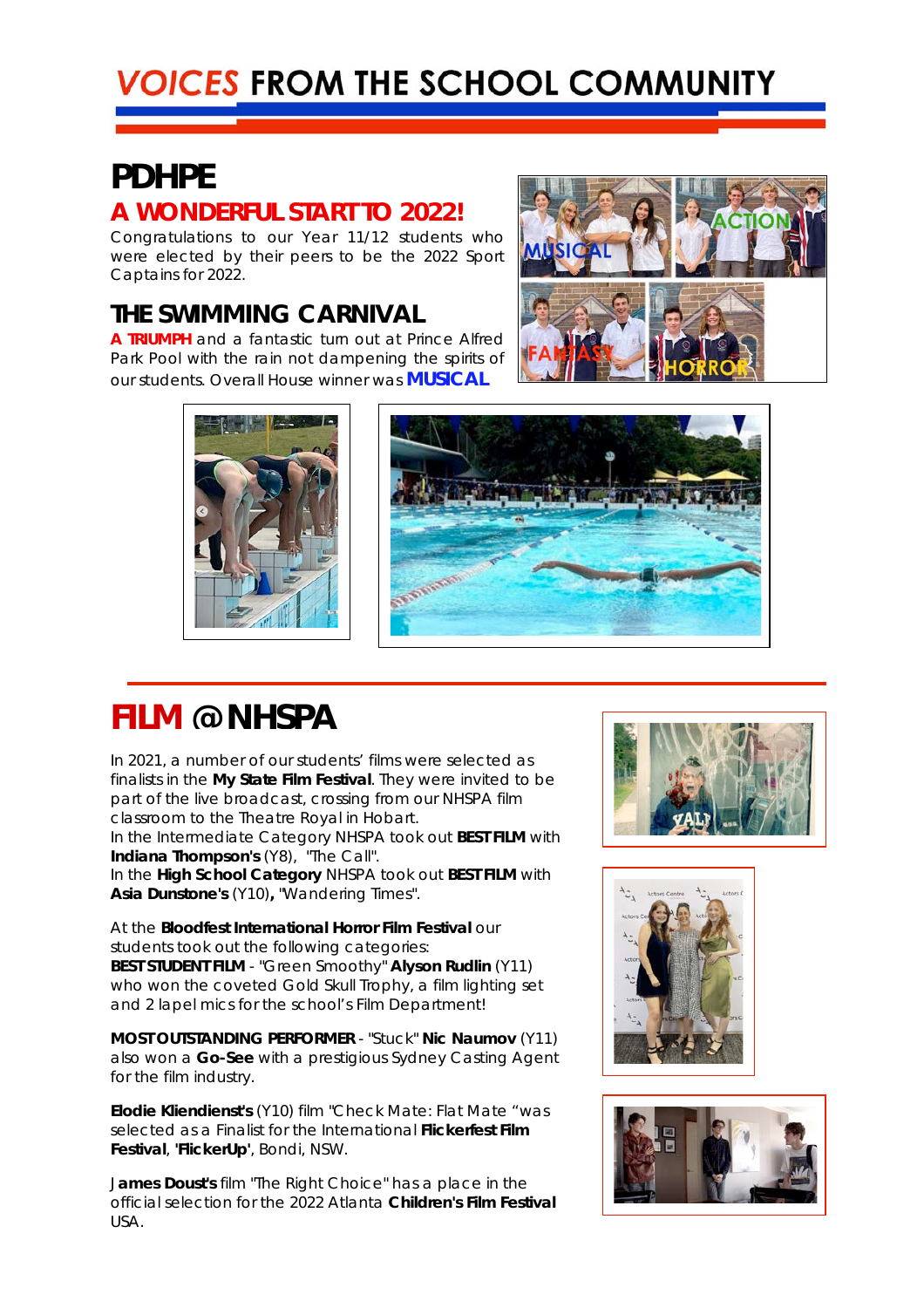### **DANCING with the NHSPA STARS**

Congratulations to all the dancers who auditioned for a place in the co-curriculum program this year. Rehearsals have commenced and choreographers and students alike are enjoying getting to know each other and beginning to work on their performance 'works' for mid-year showcase 2022.

#### **OUTSTANDING HSC PERFORMANCE!**

We also congratulate the 2021 HSC graduates on excellent achievement in the Dance and Classical Ballet courses. Their ability to persist and overcome a constantly changing situation was admirable and all their hard work paid off with 95% receiving marks in the top 2 bands.



**DATES FOR YOUR DIARY Dance Classwork Showcase**  Tues 7th Wed 8th June, 7pm – St Georges Hall **Lighthouse Dance Project**  Thurs 9th and Fri 10th June - Seymour Centre **In The Spotlight Dance Festival**  Tues 14th June – Fri 24th June – Seymour Centre **NHSPA Dance mid-year showcase**  Sat 18th June 7.30pm – Seymour Centre



### **DRAMA**

It feels like such a long time since we have been able to celebrate all the wonderful performance opportunities we are able to offer our students at NHSPA. This year the Drama faculty has been looking at new and exciting ways to provide learning opportunities to extend our students and showcase their talents. With Term 1 already in full swing, the Drama department is looking forward to being back in business in full power mode with new and exciting projects on the Calendar.

Junior companies will spend time working together, skill building in workshops with their directors as well as participating in Master classes with professionals.

Year 9, 10 and 11 will perform in our Drama Showcase Semester One, and our Semester Two showcase will be devoted to our junior companies who will be given more time to develop and rehearse their work with their directors throughout the year.

In Term 1, our year 10 students will perform in a co-production with Australian Theatre for Young People, *The Chapel, the Fire and the Dead Cat* by Madeleine Nunn, in the Studio Theatre. This is a public season that was work-shopped, auditioned and cast in 2021 and had to be postponed due to the pandemic. We are thrilled to finally bring this production to NHSPA and be partnering with ATYP and hope to have many more of these co-productions in the future.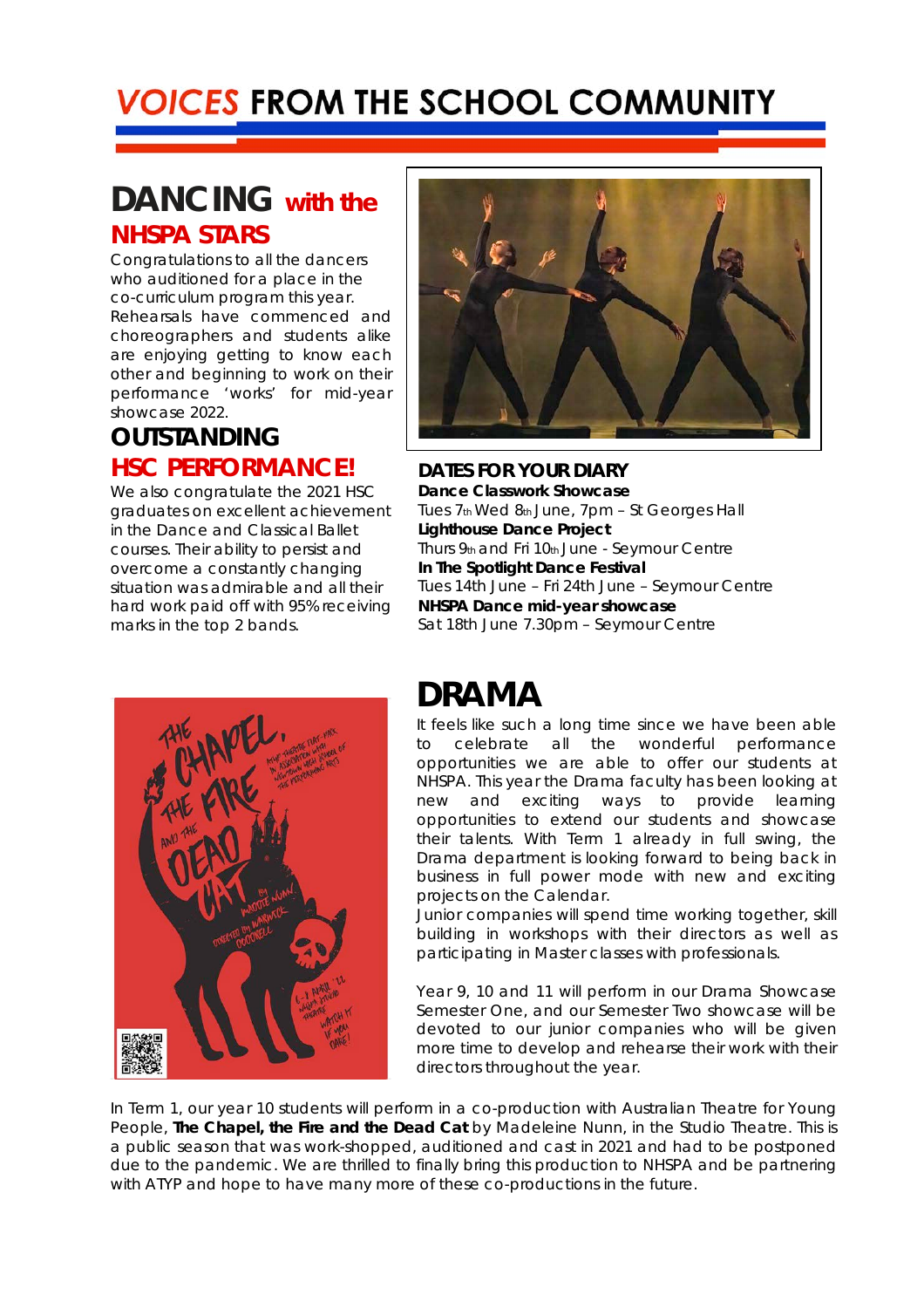#### **THE SOUNDS OF MUSIC**

We return to the full running of the Music Co-Curricular Program with energy and a great sense of reunion in forming our ensembles and choirs. The meaning of ensemble is "together, to produce a single effect" and our excitement to return to a strong NHSPA sense of musical togetherness is running at an all time high!

#### **DATES FOR YOUR DIARY**

 **Big Night Out Music Concert Series** Tue 24 and Wed 25 May, St Georges Hall With senior ensembles performing for two grand evenings of music for the *heart and soul.*

 **Vivo Music Concert Series**  Tue 31 May and Wed 1 June



#### **VOCAL AND INSTRUMENTAL TUITION PROGRAM**

Private music lessons in a chosen instrument or voice are available through this program, with lessons already underway with a positive sense of energy.

### **THROUGH THE EYES OF THE VISUAL ARTS**







 **HSC Visual Arts 'Top Works'** exhibition opened to a private audience during Week 4, demonstrating the exceptional standard of creative work of our 2021 cohort. Whilst we weren't able to host a full opening due to COVID-19 limitations, we hope you will be able to enjoy the show through the NHSPA King St Gallery windows closest to Corelli's cafe.



Congratulations to **Etti Davis** (Y8), who was shortlisted last year for the *Young Artist Creative Awards Competition* in the Inner West Council 2021. She was the youngest shortlisted student with her beautiful animation "Northern Lights", based on the Northern Lights book series.